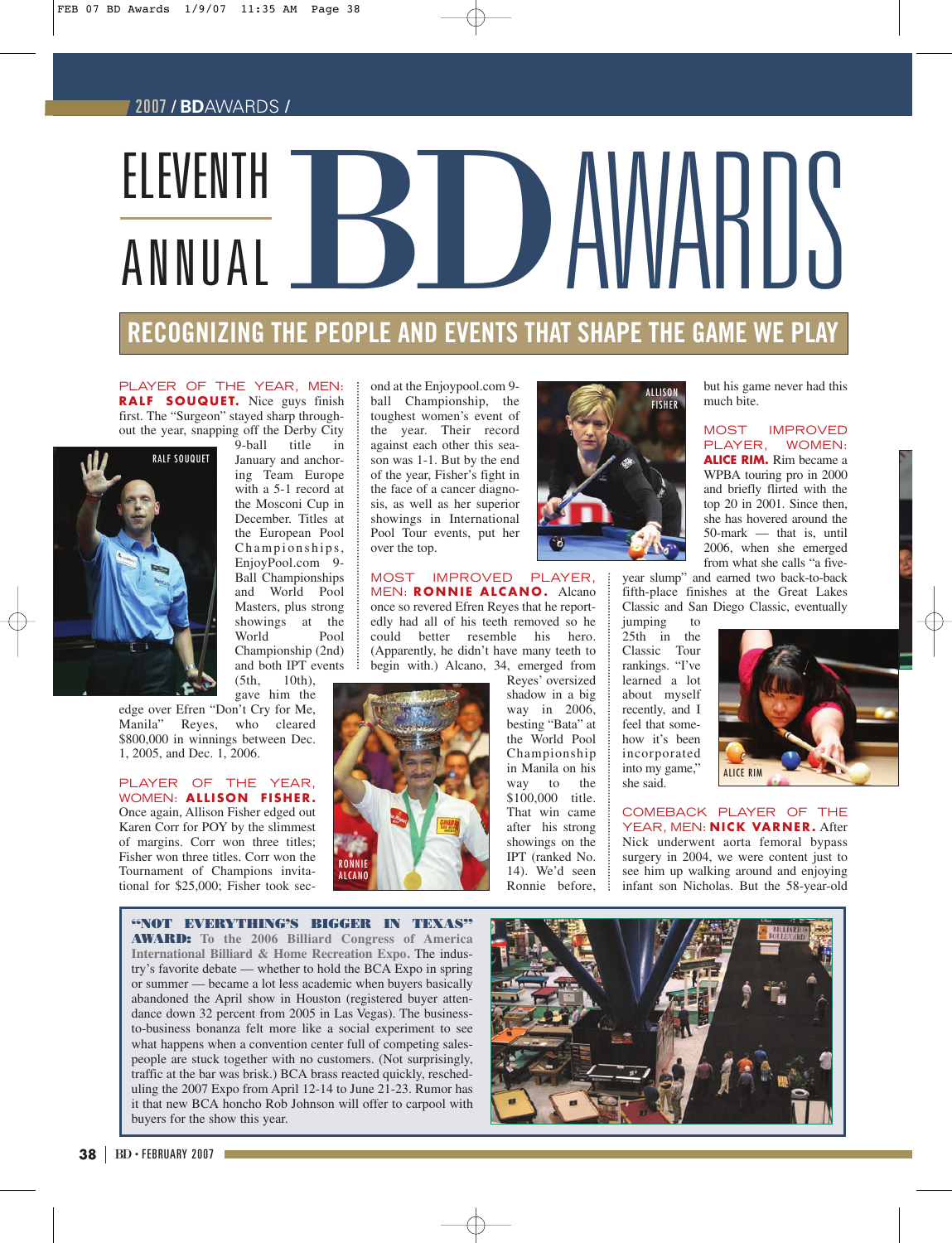"Kentucky Colonel" hit the gym, streamlined his diet and made an impact on the IPT in 2006, earning \$31,910 and an impressive No. 39 ranking in two events. The guy's got heart. Stay healthy, Nick.



COMEBACK PLAYER OF THE YEAR, WOMEN: **LOREE JON JONES.** After floundering against Mike Sigel in the IPT's debut event in 2005, Jones came back in 2006 to prove that she could hang with the big boys. At the IPT World



Open, she provided the biggest upset of the tournament by<br>thumping North thumping American 8-Ball Open champion Thorsten Hohmann, 8-4, after running five racks in a row. In two IPT events, the semi-retired Hall-of-Famer was the third-highest ranked woman on tour (No. 97 overall).

#### MOST OUTSTANDING PER-FORMANCE, MEN: **EFREN REYES, IPT WORLD OPEN 8- BALL CHAMPIONSHIP.** The

IPT's two events in 2006 were valuable for a number of reasons, such as providing an acid test for the game's best pressure players. With a record-shattering \$500,000 on the line in the World Open final, and after a grueling week of playing 10 to 12 hours per day, 52-year-old Reyes shook off the **THE YEAR'S BIGGEST STORY: The Philippines Rules Pool.** Yes, we all knew that the Philippines produced more than its fair share of world-class players. But in 2006, the "Philippine Invasion" turned into a full-on Occupation. In addition to established names like Reyes, Bustamante and Pagulayan, players such as Dennis Orcollo, Ronnie Alcano, Marlon Manalo and Rodolfo Luat terrorized the men's cir-

cuit. Consider this: There was at least one Filipino in the final of the five richest events of the year, and three were won by Filipinos (Efren Reyes: IPT World Open, \$500,000, and World Cup of Pool, w/Francisco Bustamante \$60,000; Ronnie Alcano: World Pool Championship, \$100,000). At the IPT North American Open,



there were seven Filipinos left in the final 18, although the country's contingent accounted for a mere 6 percent of the 200-player field. Even more frightening, the notoriously freewheeling country recently began a push to organize and train players, bringing to light a whole new wave of talents who were on display at this year's World Pool Championship in Manila. That the WPC will likely remain on the island nation for 2007 is no comfort to the rest of the globe.



expectations to bag the biggest prize in pool history. Too bad he didn't walk off with the money case when he had the chance.

fatigue and

#### MOST OUTSTANDING PER-FORMANCE, WOMEN: **MARY RAKIN, 2006 WORLD JUNIOR 9-BALL CHAMPIONSHIPS.**

Rakin, 18, made history by becoming the first-ever American to win a junior world title since the competition began in 1992. Rakin plowed through an intimidating

**WEIRDEST PRODUCT ENDORSEMENT: The "Bada Break Cue."** In another coup for the billiard industry's image-shapers, the character of "Gay Vito" (Joe Gannascoli) on "The Sopranos" was skewered in May with a cue stick. So, what's an enterprising (and suddenly unemployed) actor to do? He develops a signature pool cue to trade on his infamy — The "Bada Break: A Cue to Die For." We can't make this stuff up: The portly Gannascoli also has line of cooking products, including "A Sauce to Die For," "An Olive Oil to Die For," and a cookbook called "A Meal to Die For."



field of 27 international players. To make the victory even sweeter, Rakin beat her biggest rival in the final — her teammate and fellow American, Anna Kostanian, 18. Rakin wanted revenge after Kostanian beat her, 7-2, in the final of the BCA Junior Nationals earlier in the year.



BREAKOUT PLAYER OF THE YEAR, MEN: **DENNIS ORCOLLO.** With a rags-to-riches story to rival countryman Efren Reyes, 28-year-old Orcollo positioned himself this year at the crest of



the latest wave of Filipino cue wizards. Landing on the West Coast early in the year, the former fisherman proceeded to snag seemingly every major event north of Baja. After plowing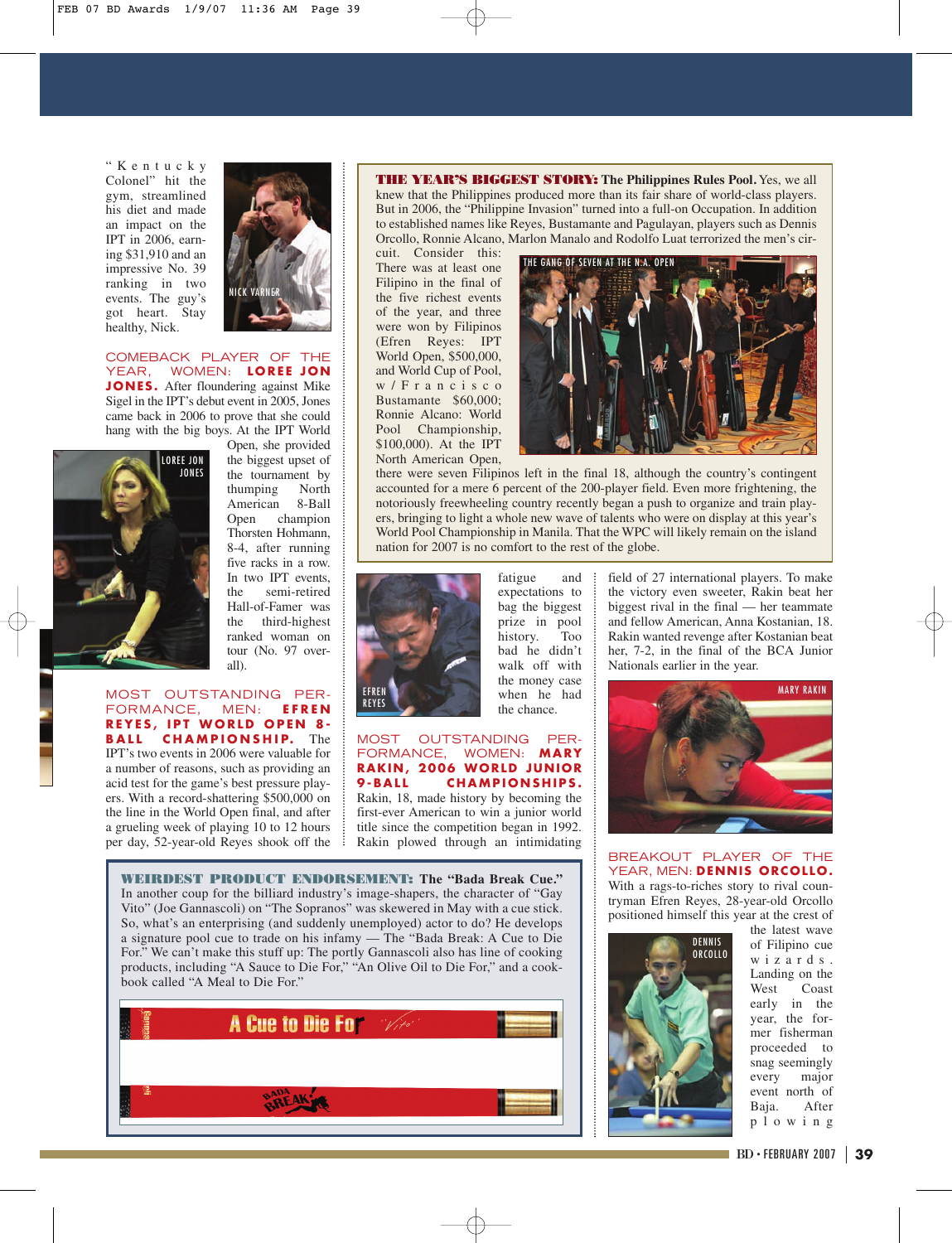# 2007 / **BD**AWARDS /

through an IPT tour-card qualifier at Hard Times Billiards, he recorded third- and fifth-place finishes on the tour, second only to Reyes for overall performance. His 2006 riches: \$202,500 in total winnings fourth-best among pros.



JASMIN OUSCHAN

BREAKOUT PLAYER OF THE YEAR, WOMEN: **JASMIN OUSCHAN.** The 20-year-old Austrian gave spectators whiplash this year, not only with her head-turning good looks but with her fearless playing style. She beat Allison Fisher in final of the EnjoyPool.com 9-Ball Championships, cracked the top 8 at the World 14.1 Straight Pool Championship, and became the first woman to qualify for an IPT tour event. What's next? "I want to become competitive in men's tournaments," she said. Brace yourself, boys.

BEST IMPRESSION OF JARED FOGLE: **WU CHIA-CHING.** Husky. Heavyset. Beefy. Big-boned. However you wanted to put it, there was no denying that Taiwan's Wu Chia-Ching was a Big Kid when the 16-year-old wun-

# **THE CLASSIEST CROWD OF**

**THE YEAR: Manila (World Pool Championship).** After Ralf Souquet lost to Ronnie Alcano in the final of the WPC, the usually level-headed German couldn't contain his disappointment and frustration during a tableside TV interview and broke down. The Filipino crowd, which numbered more than 1,000, spontaneously began chanting "Sou-quet! Sou-quet!" and applauding until he lifted his head and waved. It was a genuine exchange of respect and gratitude that no one will soon forget.



derkind won the World Pool Championship in 2005. He was listed at 5 foot 8 and 187 pounds, though one suspected that those figures were one growth spurt and a large sausage pizza out of date. And there's nothing wrong with that. But Wu shocked the international pool community in November when he showed up to defend his title at the WPC a mere slip of his former self — a full 60 pounds lighter. Take note, fellas: The secret was a



strict diet of fruits, vegetables and protein. And being 17 years old. That helps.

THERE BUT FOR THE GRACE OF GOD GO US: **JENNIFER CHEN.** We folks in the pool world are known to do a little bit of gambling from time to time. Maybe losing \$500 in a 10-

ahead set or on the craps table means you have a problem, maybe not. That's your business. But we all should seriously ponder the fate of Taiwanese billiard superstar Jennifer Chen,



who allegedly lost as much as \$600,000 betting on Taiwanese and U.S. baseball, and the 2006 World Cup. Debts to gangsters reportedly forced her to flee Taiwan

### **DR. JEKYL & MR. SNIDE — LOVING/LOATHING EARL STRICKLAND**

# **Good Earl ...**



over again in May when he was inducted into the BCA Hall of Fame and delivered an acceptance speech for the ages. By turns humble, spunky and just plain wacky, Strickland left the crowd gasping for air with enough quips and zingers for a full edition of "Bartlett's Quotations." Among the highlights:

We fell in love with Earl all

• "I don't know how much longer I got, to tell you the truth. Pool players live in dog years. When you're 40, you're like 80."

• "I'm going to try to wash once a day."

• "[Pool players] may not be scrupulous, but that doesn't mean we're not talented."

• "Pool is the worst drug on earth, … but it's a good drug."

#### **Bad Earl ...**

Alas, "The Pearl" exhibited boorish behavior in 2006 above and beyond his established baseline. As usual, we had our pick of outbursts to recognize, but Earl really distinguished himself at

the World Pool Championship in November. Against Taiwan's Ying-Chieh Chen, Strickland repeatedly threw his cue to the ground after innings, cursed in the crowd's general direction, and then threatened to hit Chen when the Taiwanese shooter refused to shake his hand after Strickland's 8-6 win. Runner-up: Earl snapping his cue during a snit at the Mosconi Cup in December (at right), and then walking out of a televised interview.